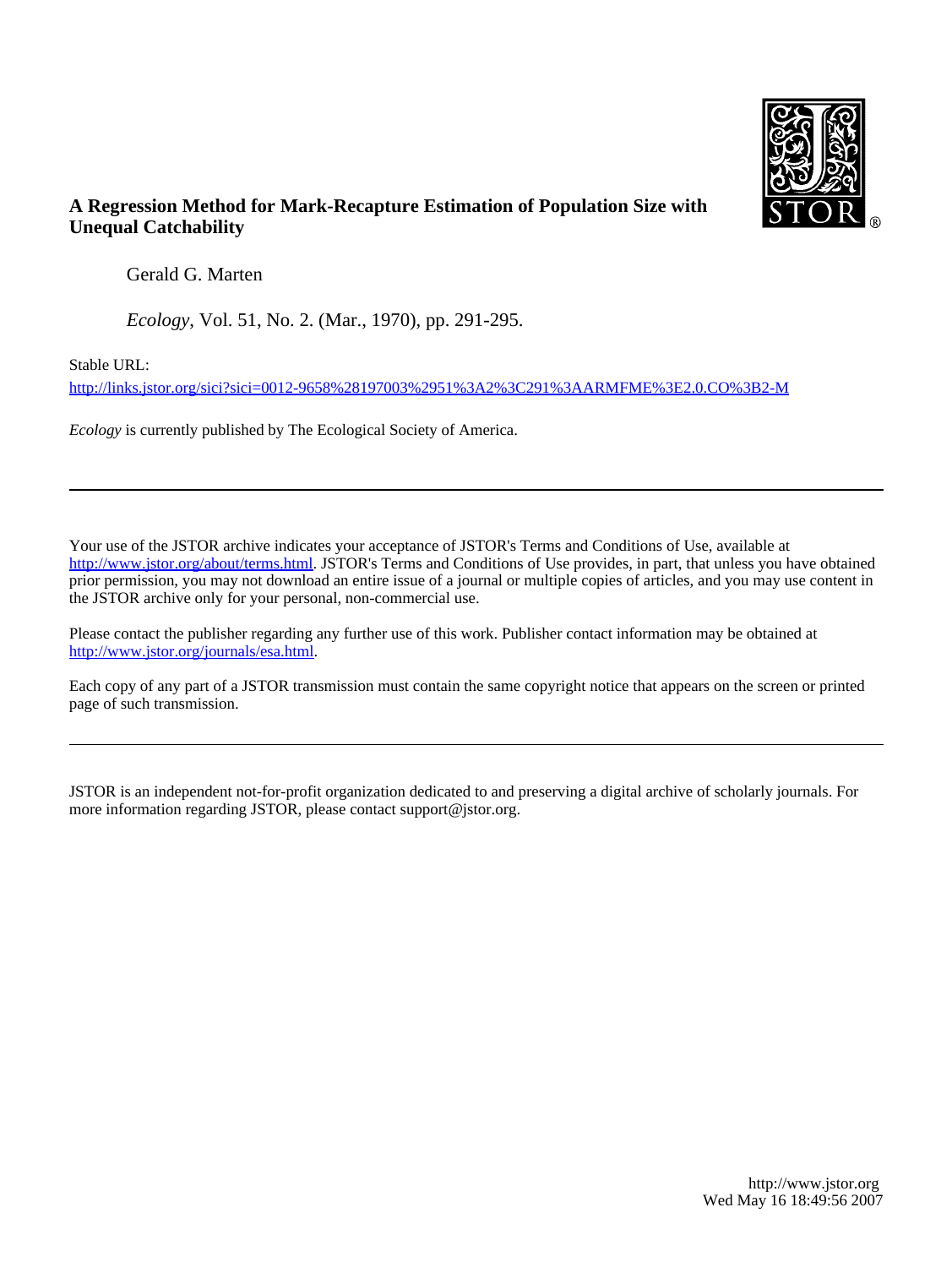## A REGRESSION METHOD FOR MARK-RECAPTURE ESTIMATION OF POPULATION SIZE WITH UNEQUAL CATCHABILITY<sup>1</sup>

### *GERALDG. MARTEN*

*Petawawa Forest Experiment Station, Canadian Forestry Service, Chalk River, Ontario, Canada, and Museum of Vertebrate Zoology, University of Califorwia, Berkeley* 

*Abstract.* The assumption of equal catchability of marked and unmarked animals in markrecapture sampling is examined. Violation of this assumption may come from two basic sources, heterogeneity or contagion, and both produce a bias in the estimate of population size. Two approaches to this problem are discussed. First, it is noted that bias can be avoided by statistically independent sampling procedures for marking and recapturing. Second, a new by statistically independent sampling procedures for marking and recapturing. Second, a new<br>regression method is presented for multiple captures on a closed population, which combines mark-recapture with "simulated" removal and tests whether the assumption of equal catchability holds, regardless of the source of bias. Furthermore, if the ratio of catchabilities between unmarked and marked animals is constant over at least two successive samples, the method provides an estimate of population size even if the assumption of equal catchability does not hold. Two suggestions are made to supplement the regression method. First, noncapture sampling to obtain the ratio of unmarked to marked animals has several advantages over trapping. Second, a subclass of the marked animals may satisfy the constant ratio assumption even when all marked animals do not. A worked example is provided to illustrate the method.

Mark-recapture techniques have been widely  $m$  are observed to be marked and  $u$  unmarked.<br>ed for estimating the size of animal populations. Therefore used for estimating the size of animal populations, but such techniques are valid only under certain restrictive assumptions. The assumption that and marked animals have the same probability of capture (henceforth called "catchability") as un-<br>marked animals is of crucial importance in proc. The basic assumption underlying the estimate is marked animals is of crucial importance in prac-<br>tine. The extension is the sam-<br>tine. The extends which have been developed that the proportion of marked animals in the samtice. The several tests which have been developed that the proportion of marked animals in the sam-<br>to determine whether particular deviations from  $\begin{array}{c}$  ple  $(m/n)$  is, on the average, representative of to determine whether particular deviations from  $P^{[e]}(m/n)$  is, on the average, representative of this assumption are present (Leslie 1958). Corn the proportion of marked animals in the populathis assumption are present (Leslie 1958; Cor-<br>mode 1066; Seber 1065) are reviewed by Cor-<br>tion  $(M/N)$ . Therefore, on the average, mack 1966; Seber 1965) are reviewed by Cor-<br>mack (1968). Several methods based on fre-Several methods based on frequency distributions of captures have in addition<br>been developed for estimating population size been developed for estimating population size  $f_{\text{r}}$  from which N may be estimated by under particular deviations from this assumption (Holgate 196; Eberhardt 1969).

However, there is a need for a method of general and practical utility for ecological research, Substituting (1) and (2) in (3), and rearrangwhich tests whether the assumption holds and ing vields which provides an estimate for population size even if it does not hold. The regression method to be presented here combines two well-known methods for estimating population size: mark-<br>recapture (Petersen 1896) and removal (De Lury expected to be captured corresponds to the averrecapture (Petersen 1896) and removal (De Lury expected to be captured corresponds to the aver-<br>1947) The discussion to follow will emphasize age of their catchabilities, and similarly for un-1947). The discussion to follow will emphasize simplicity rather than statistical rigor, at no ex- marked animals. Equation  $(5)$  therefore indi-<br>pense to the correctness or the utility of the re- cates the basic assumption of mark-recapture is pense to the correctness or the utility of the re-

Mark-recapture has two steps: marking and marked animals (estimated by  $m/M$ ) and unity mangle marked animals (estimated by  $u/U$ ) are equal. sampling. In a population of unknown size  $N$ , a marked animals (estimated by  $u/U$ ) are equal.<br>known number,  $M$ , of the animals are captured Following an argument similar to that of Junge known number,  $M$ , of the animals are captured and marked, leaving an unknown number *U* un- (1963), it can be shown that this assumption of

$$
N = M + U \tag{1}
$$

$$
n = m + u. \tag{2}
$$

$$
\frac{m}{n} = \frac{M}{N},\tag{3}
$$

$$
\hat{N}_p = n \frac{M}{m} \tag{4}
$$

$$
\frac{m}{M} = \frac{u}{U} \,. \tag{5}
$$

sults.<br>
sults. equivalent to one that the average catchabilities of<br>
Mark-recapture has two steps: marking and marked animals (estimated by  $m/M$ ) and un-

marked. In a subsequent sample of  $n$  animals, equal catchability is true only when there is no <sup>1</sup> Received August 13, 1969; accepted December 6, 1969. statistical correlation between an animal's catch-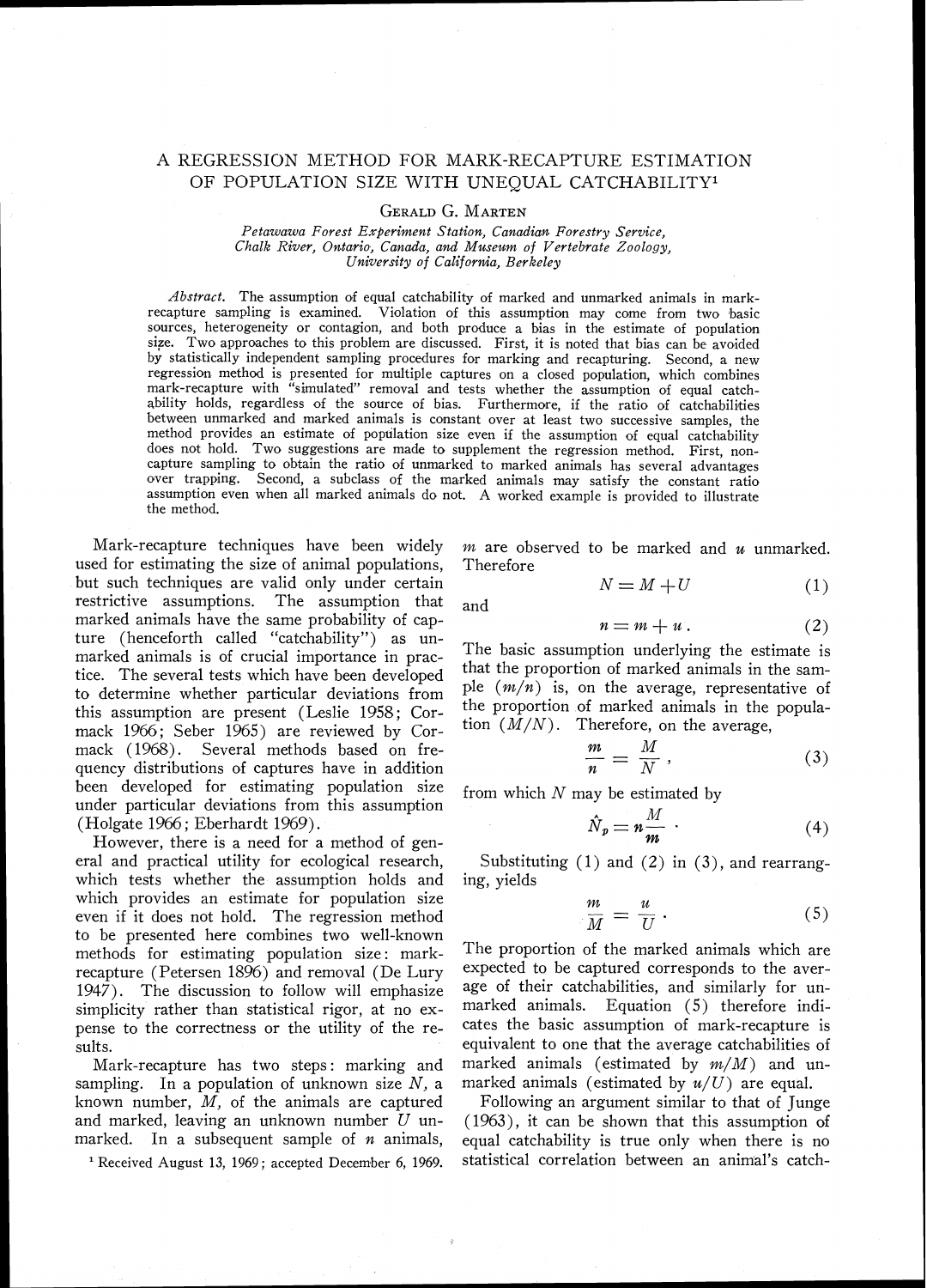ability and whether it has been marked. A positive correlation results in marked animals being overrepresented in the sample and a consequent bias in  $\hat{N}$  toward an underestimate of N. A negative correlation causes a corresponding overestimate of N. Any methods such as those of Schnabe1 (1938) or Hayne (1949), which in effect average mark-recapture over several samples, similarly underestimate or overestimate N.

Correlation may arise because of: (1) heterogeneity : all animals do not have the same catchability, or  $(2)$  contagion: capture at one time affects future catchability. With heterogeneity, the more catchable animals tend to be captured and marked, resulting in marked animals being more catchable on the average than unmarked animals. Heterogeneity always leads to a positive correlation. With contagion, a behavioral response or some other effect of capture and marking alters catchability in the subsequent sample. Contagion may result in a positive or a negative correlation depending upon the response. Whether the correlation is due to heterogeneity or contagion or both, the result is a bias in the estimate of population size.

It should be pointed out that although heterogeneity or contagion may lead to correlation, they do not necessarily do so. If the heterogeneity or contagion present during marking are statistically independent of the heterogeneity or contagion present in the sampling, there will be no correlation between catchability in the sample and whether an animal has been marked. This may be achieved in practice by making the sampling procedure appropriately different from the marking procedure. For example Lidicker (1966) randomly shifted traps between trappings in order to avoid some mice having traps in a favored location for both marking and subsequent sampling. Kott (1965) captured mice in traps to mark them, but found that sampling with pit-falls resulted in higher estimates than sampling with traps. This was presumably because the pit-falls sampled independently of the proneness some mice developed for traps.

When it is not certain that the procedures for marking and sampling are independent, a method is needed to test for bias and correct for any bias present. A major difficulty in correcting for bias is that one seldom knows the exact nature of the heterogeneity or contagion which is operating in the particular population being sampled. A useful method must be approximately compatible with many different potential sources of bias. An approximate right estimate of population size is better than a precise wrong one.

The regression method presented below is based upon the simple assumption that the average catchabilities of unmarked and marked animals are in a constant ratio  $b$  to one another in successive samples. This assumption is compatible with many sources of bias, particularly when applied to a selected subclass of the marked animals, as is discussed after the description of the regression method.

A number of statistical approaches other than regression could have been used, and some such as maximum-likelihood might be more precise. The regression method was selected because (1) it is computationally simple, (2) it lends itself to graphical interpretation, and **(3)** it requires a minimum of assumptions about the statistical nature of the sampling process. No attention need be given to the source of bias; and errors, which may originate from complex and unknown causes, are simply evaluated in terms of the deviations of points about a best-fit regression line.

Morris (1955) has qualitatively anticipated one feature of the regression method—that a progressive increase or decrease in successive markrecapture estimates on a closed population is an indicator that the equal-catchability assumption does not hold. Tanaka (1967) has anticipated the method in combining mark-recapture with removal, by using information from the capture of marked animals to compute a "corrected catch" for the removal method.

The sampling scheme is the following. A closed population (having no births, deaths, immigration, or emigration) of size  $N$  is sampled at times 0.  $1, \ldots, T$ . Each sample is observed to contain  $m_t$  marked animals and  $u_t$  unmarked animals.  $(m<sub>o</sub>$  equals zero.) At each sample unmarked animals are marked and all animals returned to the population. The total number of marked animals in the population at sample *t* is known to be

$$
M_t = \sum_{i=0}^{t-1} u_i, \tag{6}
$$

and the remainder of the population

$$
U_t = N - M_t \tag{7}
$$

is unmarked.

Catchability may vary from sample to sample, but let us assume the average catchability of unmarked animals (estimated by  $u_t/U_t$ ) is in a constant and unknown ratio  $b$  to the average catchability of marked animals (estimated by  $m_t/M_t$ ).

That is,  
\n
$$
\frac{u_t/U_t}{m_t/M_t} = b \tag{8}
$$

for all *t.* The estimate of the unmarked population at sample *t,* under the assumption of equal catch-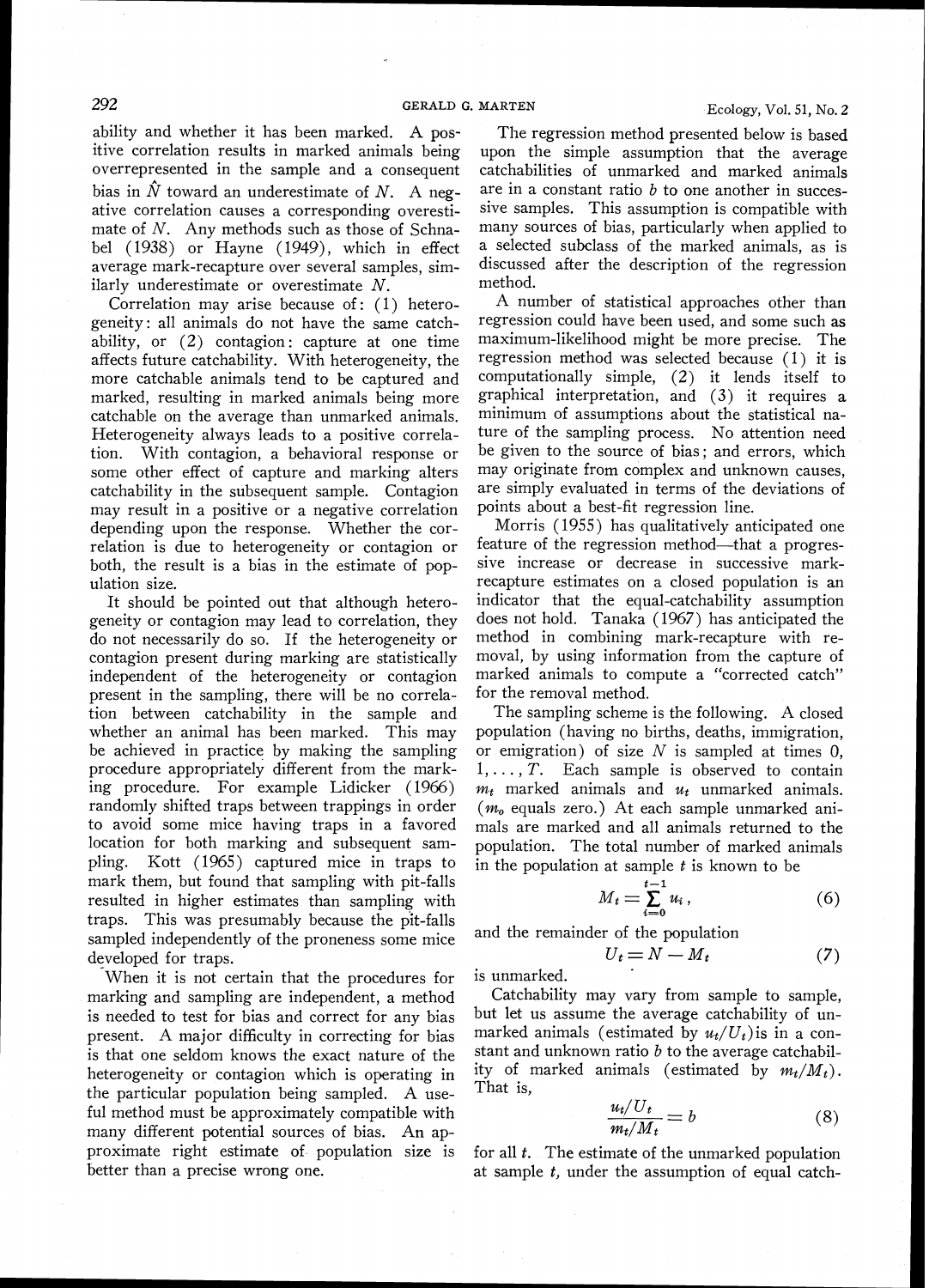ability (that is,  $b$  equals 1), may be obtained from (8) as

$$
\hat{U}_t = u_t \frac{M_t}{m_t}.
$$
\n(9)

From  $(8)$  and  $(9)$ ,

$$
\hat{U}_t = bU_t. \tag{10}
$$

Thus  $\hat{U}_t$ , the estimate of the unmarked population under the assumption of equal catchability, consistently overestimates or underestimates the actual unmarked population by a constant proportion b.

In order to illustrate how removal can exploit this error of constant proportion, suppose the unmarked population is estimated on two occasions.

$$
\hat{U}_1 = bU_1 \tag{11}
$$

and

$$
\hat{U}_2 = bU_2. \tag{12}
$$

Subtracting 
$$
(12)
$$
 from  $(11)$ ,

$$
\hat{U}_1 - \hat{U}_2 = b(U_1 - U_2) \,. \tag{13}
$$

That is, the difference between estimates of the unmarked population at two different samples, under the assumption of equal catchability, is also an overestimate or underestimate of the actual difference by the constant proportion  $b$ . If the actual difference in the unmarked population is known, by removing a known number of animals from it, then  $b$  may be estimated by rearranging  $(13)$  to

$$
b = \frac{U_1 - U_2}{U_1 - U_2}.
$$
 (14)

If the population is closed, the number of animals marked anew at each sample represents a known difference in the unmarked population. The total numbers of marked animals  $M_t$  at successive samples therefore provide a succession of known differences in the unmarked population (a "simulated" removal) which may be exploited to obtain a composite estimate of  $b$  over all samples. This is accomplished by substituting  $(7)$  in  $(10)$ , which gives

$$
\hat{U}_t = bN - bM_t. \tag{15}
$$

Note that equation (15) has a form suitable for linear regression analysis with  $M_t$  as the independent variable and  $\hat{U}_t$  as the dependent variable. The ratio  $b$  is the negative of the slope; and  $N$ may be obtained by extrapolating the line to  $\hat{U}_t = 0$  (i.e.,  $M = N$  when  $\hat{U} = 0$ ).

The  $\hat{U}_t$  are not exactly distributed normally, independently, and with equal variance over all samples, as is assumed in regression analysis;<br>but this is of small practical significance. The but this is of small practical significance. procedure, then, is to compute the  $M_t$  from equation (6) and the  $\hat{U}_t$  from equation (9). The appropriateness of the regression method, which depends upon whether the catchability ratio  $b$  is in fact constant over all samples, may be evaluated graphically by the extent to which the points  $(M_t, \hat{U}_t)$  fall along a straight line.

If judged appropriate, equation (15) is then fitted to the  $M_t$  and  $\hat{U}_t$  by conventional linear regression analysis. The estimates of  $b$  and  $N$  (following Bennett and Franklin 1954, Section 6.22) are

$$
\hat{b} = \frac{\sum_{t=1}^{T} \hat{U}_t (M_t - \bar{M})}{\sum_{t=1}^{T} (M_t - \bar{M})^2}
$$
(16)

and

 $(\overline{M}$  and  $\overline{O}$  are the averages of the  $M_t$  and  $\overline{O}_t$  respectively.)

 $\hat{N} = \bar{M} + \frac{\bar{U}}{\hat{K}}.$ 

The standard error of  $\hat{b}$  (following Bennett and Franklin 1954, Section 6.23) is

$$
\hat{s}_{\hat{b}} = \sqrt{\frac{\sum_{t=1}^{T} (\hat{U}_t - [\hat{b}\hat{N} - \hat{b}M_t])^2}{(T-2)\sum_{t=1}^{T} (M_t - \bar{M})^2}}.
$$
\n(18)

A first-order approximation for the standard error of  $\hat{N}$  (following Bennett and Franklin 1954, Section 6.24) is

$$
s_{\hat{N}} = \sqrt{\frac{\sum_{t=1}^{T} (\hat{U}_t - [\hat{b}\hat{N} - \hat{b}M_t])^2}{T (T - 2) \hat{b}^2} + \frac{[s_{\hat{b}}\tilde{U}]^2}{b^4}}
$$
(19)

The confidence limits of  $\hat{b}$  may be obtained by multiplying  $s_b^*$  by the appropriate value from a t-table with T-2 degrees of freedom. To test for equal catchability of marked and unmarked animals (equivalent to  $b = 1$ ), the hypothesis H:  $b=1$  is rejected if the confidence limits of  $\hat{b}$  do not overlap 1. The confidence limits of  $\hat{N}$  may be obtained by multiplying  $s_N$  by a value from a normal probability table. It must be remembered that confidence limits for  $\hat{N}$  based on equation (19) are only an approximation for both practical and statistical reasons. Finney (1964, p. 27-29) describes a statistical procedure which can be applied to obtain a more precise formula for  $s_N^*$ , but this is unnecessary as practical errors normally predominate over statistical errors.

Now that the regression method has been presented, it should be pointed out that computing  $\hat{U}_t$  by equation (9) need not be restricted to  $u_t$ 

 $(17)$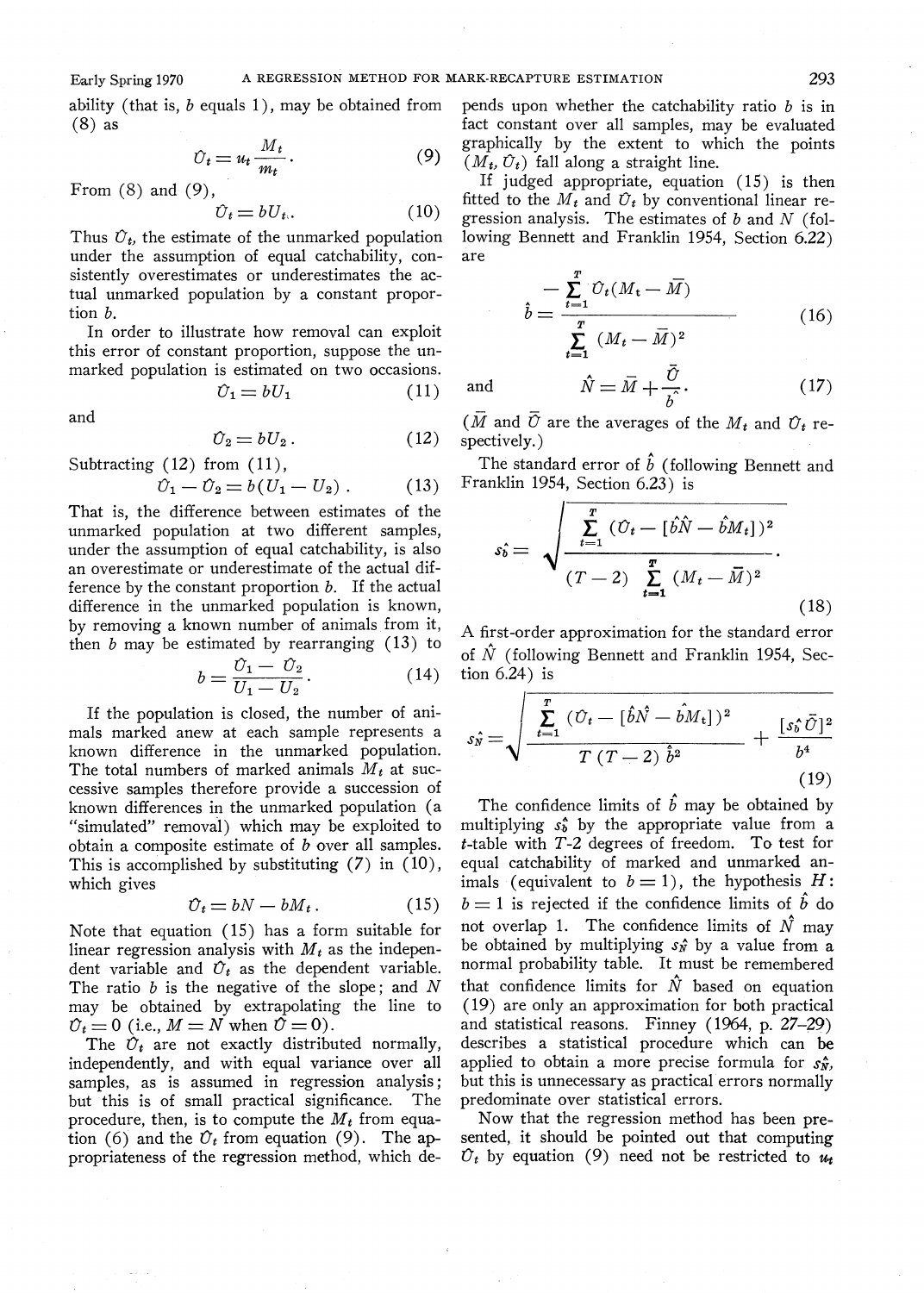and  $m_t$  based literally upon captures. That is, mark-recapture censusing is more generally markand-sample censusing. Any procedure for tabulating  $u_t$  and  $m_t$  will suffice as a sampling if it detects members of the population and interrogates them for a mark. For example, foot prints may be collected on smoked-cards, where a marked animal leaves a characteristic toe-clipped print. Alternatively, a remote sensing system which electronically detects members of the population crossing a network of cables can interrogate them for an electronic marker.

Small sample sizes can be a serious limitation when population size is small or catchability in traps is low. Noncapture sampling has the advantage that each individual in the population may be counted many times at each sampling, instead of just once as in trapping. This generates large sample sizes for the  $u_t$  and  $m_t$  and therefore a more precise estimate of the ratio  $u_t/m_t$  used to compute  $\hat{U}_t$ . Furthermore, noncapture sampling is more likely than trapping to be independent of marking; and if bias is present, it is more likely to conform to the assumption of constant ratio of catchahilities which underlies the regression method.

The use of marked animals also deserves some comment. The catchabilities of marked animals may differ from one another at any particular sample-time, depending upon the source of bias. The catchabilities of unmarked animals may similarly vary. The proportions of animals with different catchabilities may shift with successive samples, so that the average catchability of the marked, or of the unmarked, animals also shifts. This may happen in such a way that the catchabilities of marked and unmarked animals shift relative to one another with successive samples. The ratio b is not constant under such circumstances, and the points  $(\hat{U}_t, M_t)$  cannot be expected to fall along a straight line.

However, there may be a subclass of the marked animals,  $M_t'$ , whose average catchability relative to unmarked animals remains approximately constant through all samples. This subclass may itself include animals with capture histories different from one another, but different in ways that do not substantially affect catchability. If each sample is observed to contain  $m_t$ ' marked animals of this subclass and  $u_t$  unmarked animals, the unmarked population may be estimated by

$$
\hat{U}_t' = u_t \frac{M_t'}{m_t'}.
$$
\n(20)

 $U_t'$  may then be plotted against  $M_t$  (not  $M_t'$ )

$$
\hat{U}_t' = bN - bM_t \tag{21}
$$

and equations  $(16)$ ,  $(17)$ ,  $(18)$ , and  $(19)$  applied

with  $\hat{U}_t$  replaced by  $\hat{U}_t'$ . If the chosen subclass does not allow computation of all  $U_t'$  ( $t = 1$ ,  $\dots$ , T), the summations and averages of equations (16), (17), (18), and (19) are replaced by summations and averages of the  $M_t$  and  $\hat{U}_t'$  actually used, and T is replaced by T', the number of  $\overline{M}_t$ and  $\hat{U}_t$  actually used.

Equation (21) is compatible with many kinds of heterogeneity and contagion, or combination of the two, provided equation (20) is based on the proper subclass of marked animals. Intuition and ingenuity may provide guesses as to which subclass is appropriate, but in the last analysis the proper subclass can only be determined graphically as that which results in a straight-line plot. It should be cautioned that the points  $(\hat{U}_t, M_t)$ might fall along a straight line by chance alone if enough different subclasses are tried. Furthermore, data selected to produce a straight line may cause equation (19) to underestimate the actual value of  $s_N$ . These problems will be minimized when the values of  $u_t$ ,  $M_t'$ , and  $m_t'$  are large enough to produce sufficiently precise estimates  ${\cal O}_t'.$ 

Data on tide-pool snails Polinices (Hunter and Grant 1966) are now analyzed to illustrate the method (Table 1). The population was sampled

TABLE 1. Sampling data on *Polinicesa* 

| $\mathbf{t}$                                         |  | $u_t$ $M_t$ $m_t$ $\hat{U}_t$ $\hat{N}_p$ $M_t'$ $m_t'$ $\hat{U}_t'$ |  |  |
|------------------------------------------------------|--|----------------------------------------------------------------------|--|--|
| $0, \ldots, 142 - - - - - - - -$                     |  |                                                                      |  |  |
| $1, \ldots, 129$ 142 3 6080 6222 - - -               |  |                                                                      |  |  |
| $2, \ldots, \ldots, 122$ 271 23 1437 1708 139 19 892 |  |                                                                      |  |  |
| $3$ $99$ 393 58 670 1063 248 35 701                  |  |                                                                      |  |  |
| $4$ 94 492                                           |  | 67 690 1182 335 63 500                                               |  |  |
| $5, \ldots, 147$ 586 273 315 901 425 219 285         |  |                                                                      |  |  |

**a** The  $u_t$ ,  $m_t$ ,  $M_t'$  and  $m_t'$  are based upon Table 1 of Hunter and Grant (1966). The  $M_t$  are computed from equation (6), the  $\hat{U}_t$  from (9),  $\hat{N}_p$  from (4), and  $\hat{U}_t'$ from (20).

on 6 consecutive days and was closed for all practical purposes over the sampling period. A plot of  $\hat{U}_t$  against  $M_t$  shows considerable scatter, so the entire class of marked snails is rejected as a suitable basis for estimates to be used in the regression method. However  $M_t$  and  $m_t$  based upon marked snails last captured at least 2 days before a particular sample, result in a straight-line plot (Fig. 1). With  $T' = 4$ , a *t*-value of *t* (2, .05)  $=4.3$  yields 95% confidence limits for  $\hat{b}$  of 1.93  $\pm$  .53. Since the confidence limits do not overlap 1, the hypothesis of equal catchability is rejected at the 95% level of confidence. Using a value of 1.96 from a normal probability table, the  $95\%$ confidence limits of  $\hat{N}$  are 743  $\pm$  39. Thus a